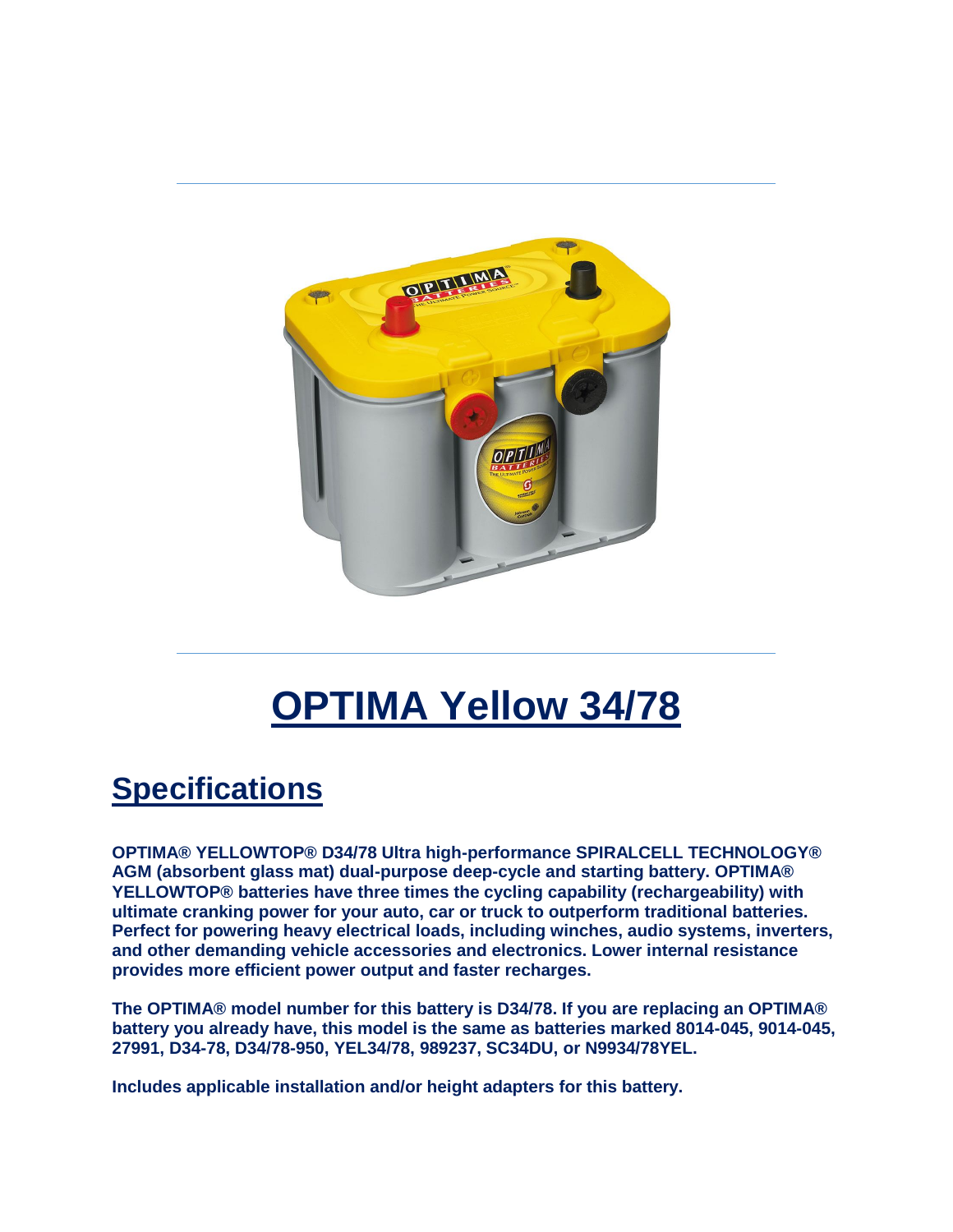| <b>Battery Model:</b> | D34/78           |
|-----------------------|------------------|
| <b>Part Number:</b>   | 8014-045         |
| <b>NSN:</b>           | 6140 01 457 4341 |
| <b>UPC Code:</b>      | 8 11405 00045 4  |

| <b>Performance Data</b>                         |                                                                              |  |
|-------------------------------------------------|------------------------------------------------------------------------------|--|
| <b>Cold Cranking Amps:</b>                      | 750                                                                          |  |
| <b>Cranking Amps:</b>                           | 870                                                                          |  |
| <b>Nominal Voltage:</b>                         | 12 volts                                                                     |  |
| <b>Open Circuit Voltage (fully</b><br>charged): | 13.1 volts                                                                   |  |
| <b>Internal Resistance (fully</b><br>charged):  | 0.0028 ohms                                                                  |  |
| <b>Capacity:</b>                                | 55 Ah (C/20)                                                                 |  |
| <b>Reserve Capacity:</b>                        | BCI: 120 minutes (25 amp discharge, 80°F (26.7°C),<br>to 10.5 volts cut-off) |  |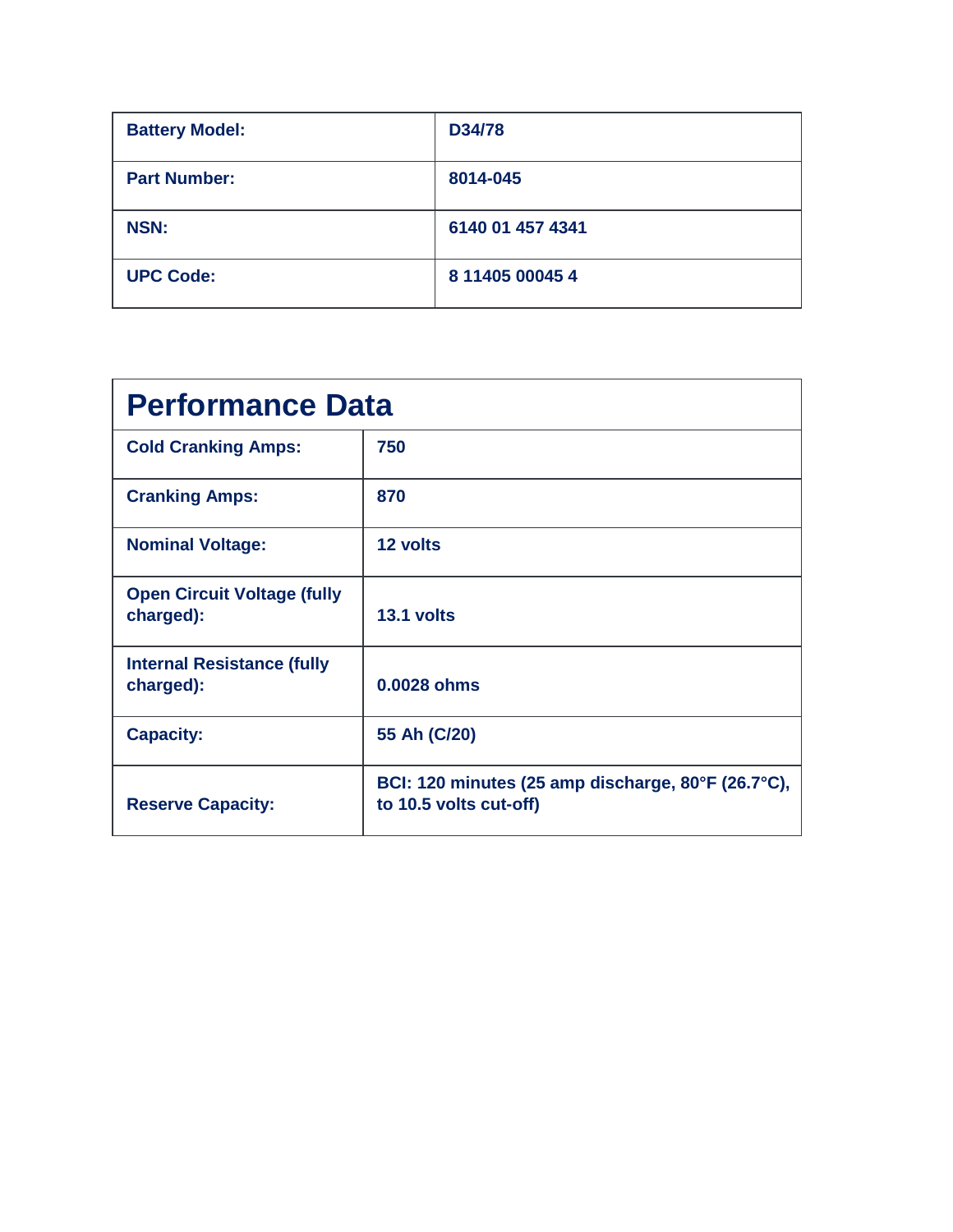| <b>Physical Characteristics</b> |                                                                                                                 |  |
|---------------------------------|-----------------------------------------------------------------------------------------------------------------|--|
| <b>Plate</b><br>Design:         | High purity lead-tin alloy. Wound cell configuration utilizing<br>proprietary<br><b>SPIRALCELL TECHNOLOGY®.</b> |  |
| <b>Electrolyte:</b>             | Sulfuric acid, H <sub>2</sub> SO <sub>4</sub>                                                                   |  |
| Case:                           | <b>Polypropylene</b>                                                                                            |  |
| <b>Case Color:</b>              | <b>Light Gray</b>                                                                                               |  |
| <b>Cover Color:</b>             | "OPTIMA" Yellow                                                                                                 |  |
| <b>Group Size:</b>              | <b>BCI: 34</b>                                                                                                  |  |
| <b>Post Type:</b>               | <b>Dual SAE/GM</b>                                                                                              |  |
| <b>Weight:</b>                  | 43.5 lb                                                                                                         |  |
| Length:                         | 10.06 in                                                                                                        |  |
| Width:                          | 6.94 in                                                                                                         |  |
| Height:                         | 7.88 in                                                                                                         |  |

| <b>Power</b>                |          |
|-----------------------------|----------|
| CCA (BCI 0 <sup>o</sup> F): | 750 amps |
| $MCA$ (BCI 32 $\degree$ F): | 870 amps |